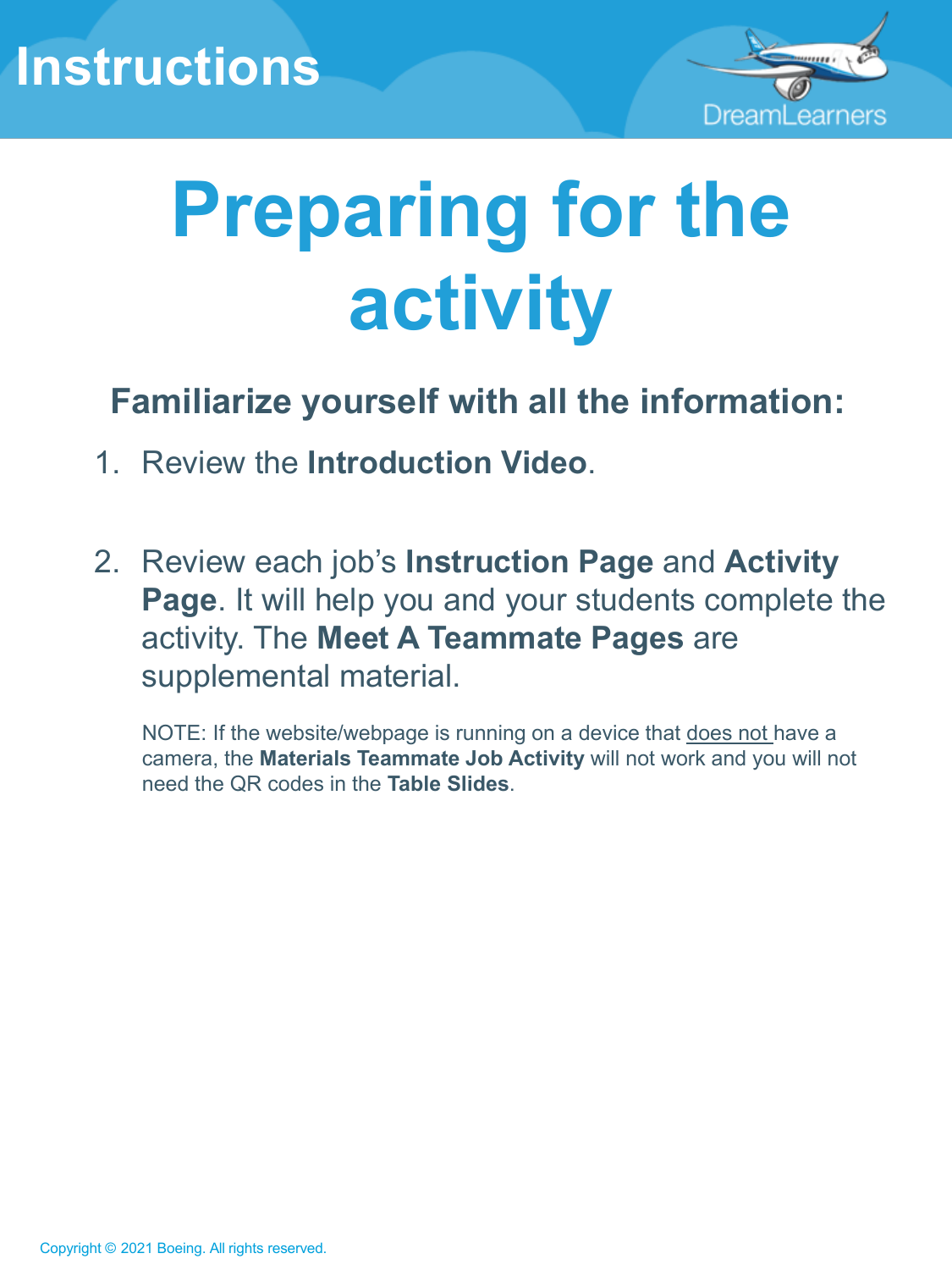### **Instructions**



## Set Up **Materials Store**

- 1. Set up the **Materials Store.** Ensure there is enough of each item for each team.
- 2. Set up the **Team Tables** with the following:
	- □ Calculator
	- □ Ruler
	- Printed **Table Slides**

- 3 types of 8.5"x11" paper with different weights *Ex: notebook paper, construction paper, printer paper, cardstock*
- D Pens/pencils
- **Q** Popsicle sticks
- **Q** Large paperclips
- □ Small paperclips
- □ Tape, to be dispensed in 1" pieces
- $\Box$  Test airplanes *Folded examples of each design*
- **3. Select/Assign job roles.** Divide the group into teams of five to six people. Each person will have a specific job role. For teams of six, decide if you'd like to have an additional Engineer or additional Mechanic.

| <b>Example Team Roster</b> |  |
|----------------------------|--|
| <b>Finance Teammate</b>    |  |
| <b>Materials Teammate</b>  |  |
| Engineer                   |  |
| Engineer (optional)        |  |
| Mechanic                   |  |
| Mechanic (optional)        |  |
| Pilot                      |  |

4. Set a timer for **20 minutes** to complete the activity.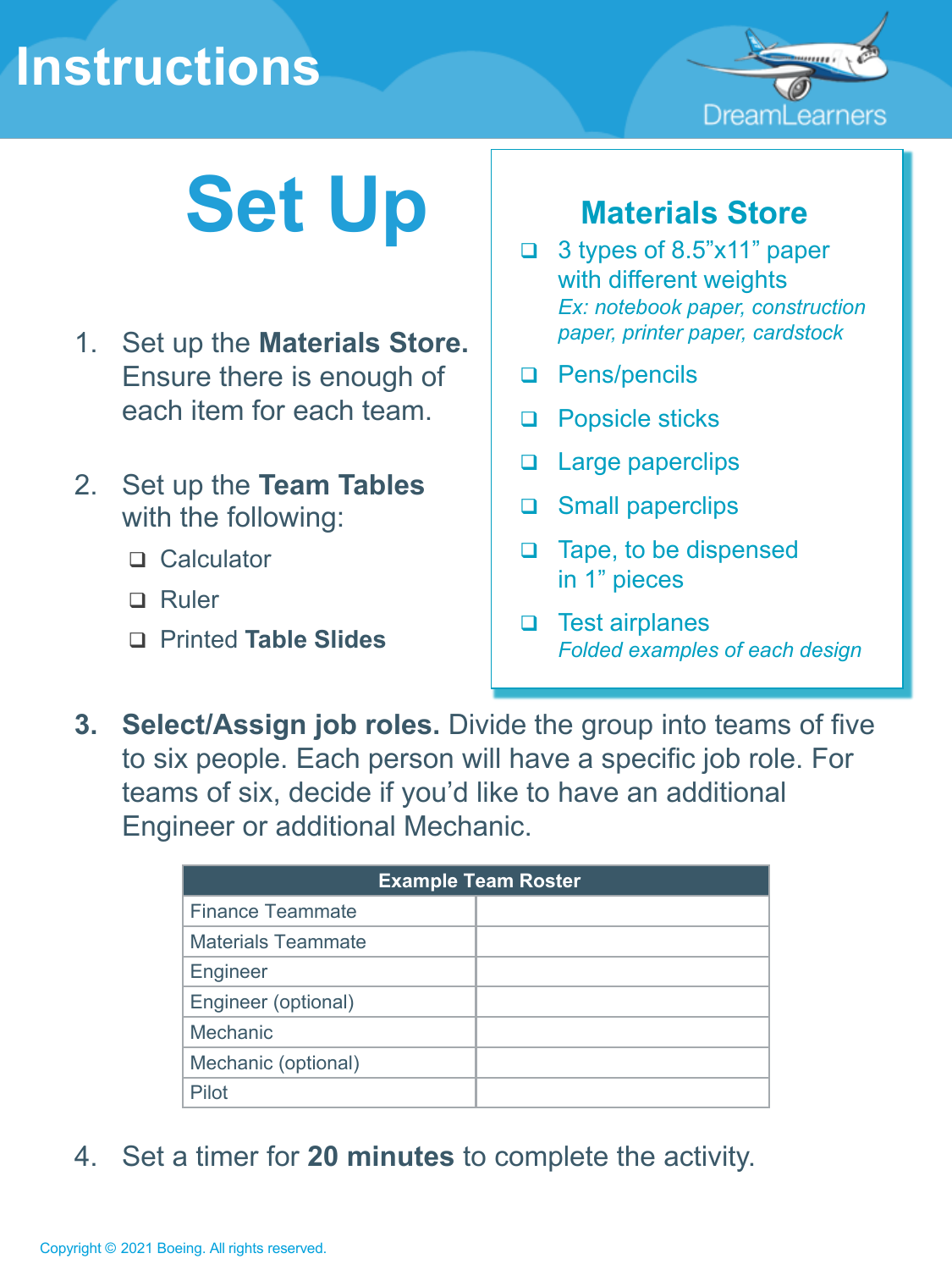

# **Judging the Winners**

Each activity scenario is unique. Choose the most applicable way to judge your specific group based on grade level and resources available.

### **Examples:**

- $\checkmark$  Math on the Budget Sheet is complete and correct
- $\checkmark$  Airplane and Finance Quality checks on the Budget Sheet are complete
- $\checkmark$  Airplane build is complete
- $\checkmark$  Airplane flies the farthest
- $\checkmark$  Airplane flies at least a specified distance (e.g.: five feet)

Use multiple judging criteria by applying a point system. Assign one point to each item above and the student who has the most points wins.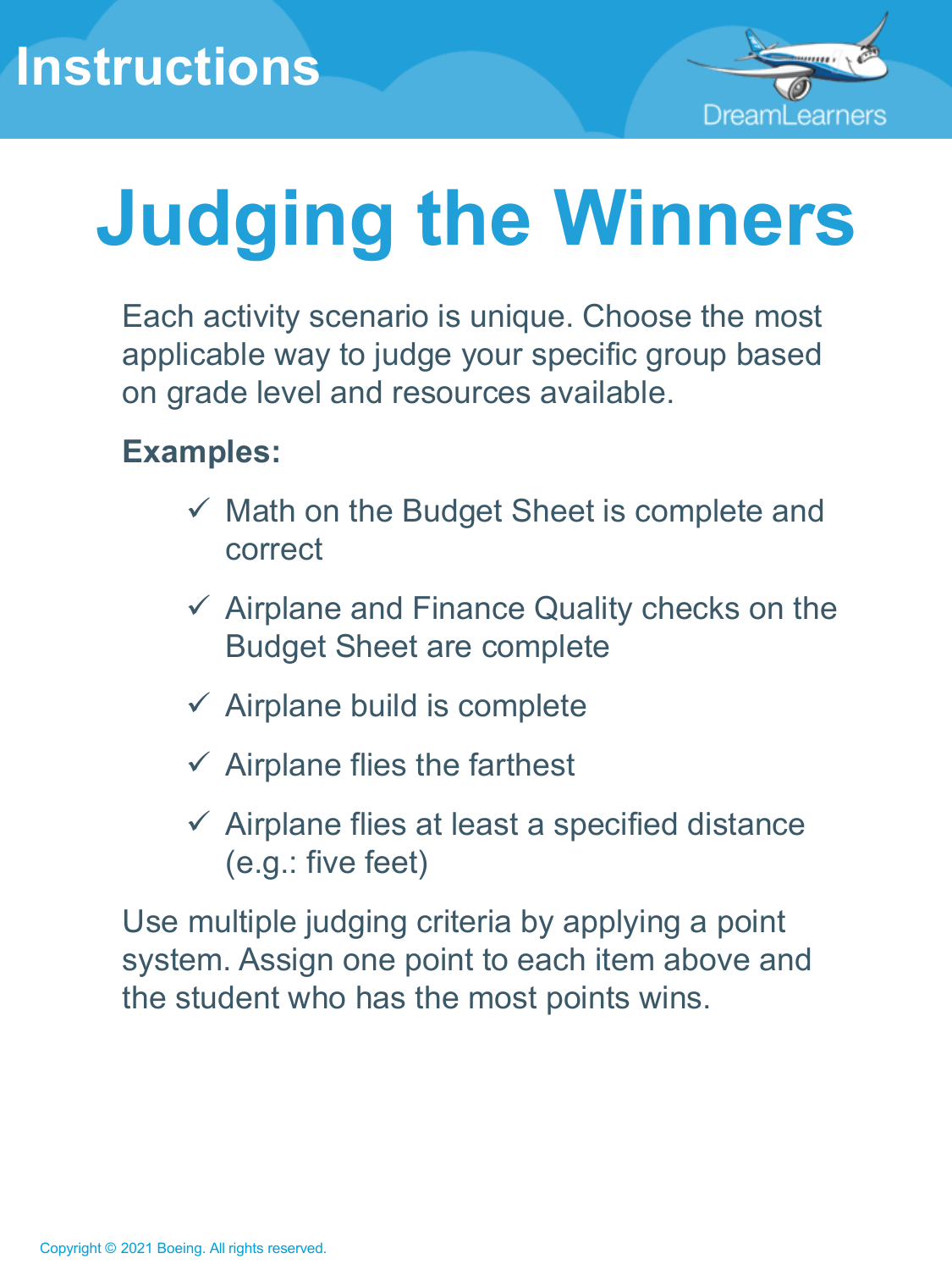

## **Team Roles & Salaries**



**Finance Teammate**: \$2,500 Responsible for the budget



**Materials Teammate**: \$2,000 Responsible for the purchasing and inventory of the supplies



### **Engineer**: \$3,000

Designs and monitors the building of the airplane based on the blueprints



**Mechanic**: \$2,000 Builds the airplane



**Pilot**: \$3,000 Flies the plane and reports issues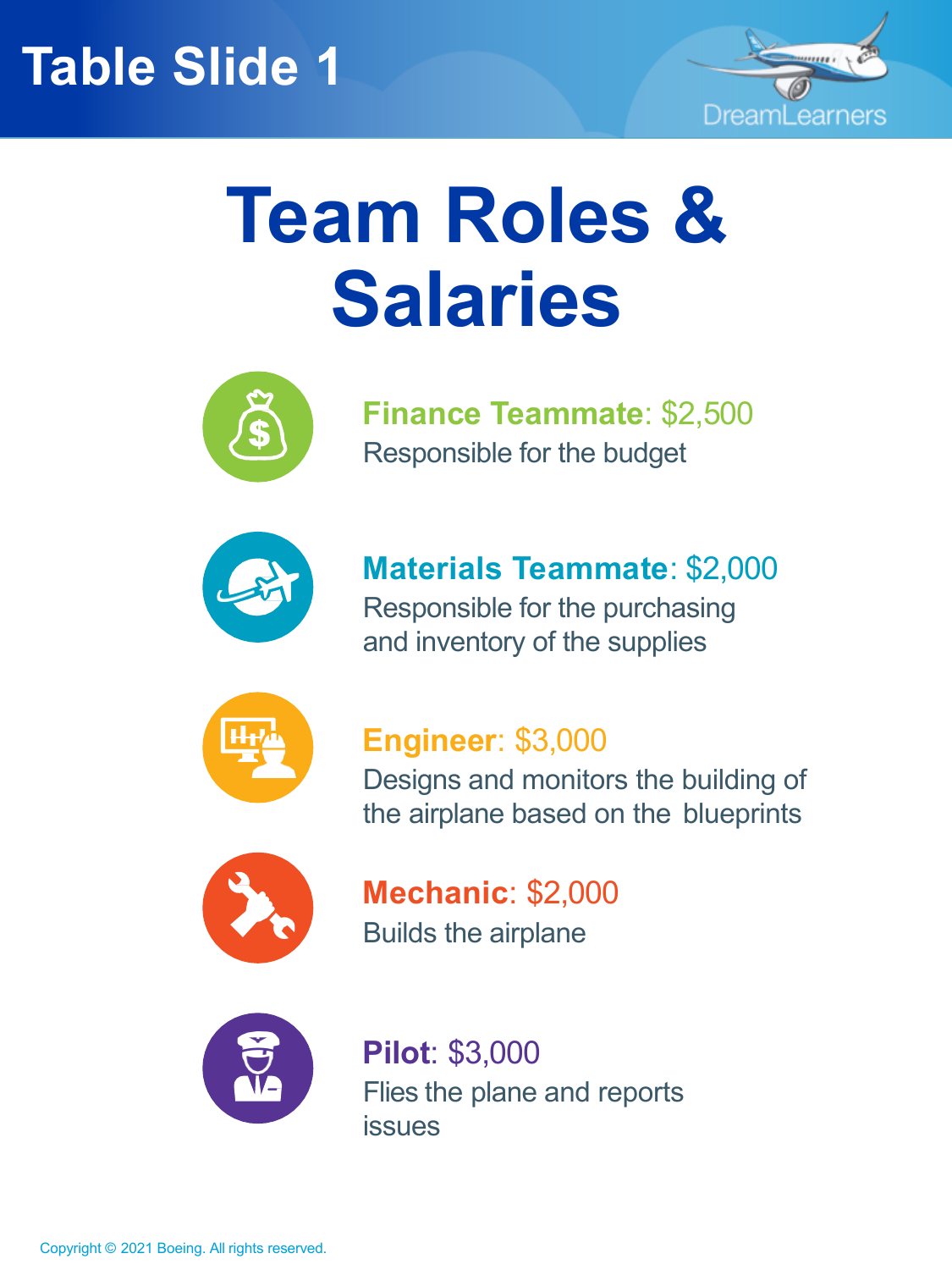

# **Airplane Tip Sheet**







DESIGN 2: **Dart / Stunt** (Elementary school)

DESIGN 3: **Glider**  (Elementary







DESIGN 5: **Dart**  (High school)

### **Things to consider when choosing airplane design**

school)

#### **Dart** airplanes:

- Fly far and fast
- Have slimmer profile and produces less drag
- **Glider** airplanes:
	- Fly high and long
	- Have wider wings and provide more lift

#### **Stunt** airplanes:

- Fly in loops, circles and dives
- Combines lift with maneuverability

### **To improve flight performance:**

- $\checkmark$  Adjust the angle of the wings from the fuselage
- $\checkmark$  Check the symmetry; ensure neat and even folds
- $\checkmark$  Adjust the throw
	- » Throw **Dart** airplane designs straight or at an upward 45 degree angle; forcefully
	- » Throw **Glider** airplane designs with a soft, smooth, and even motion
	- » Throw **Stunt** airplane designs with medium strength; throw upward and away from your body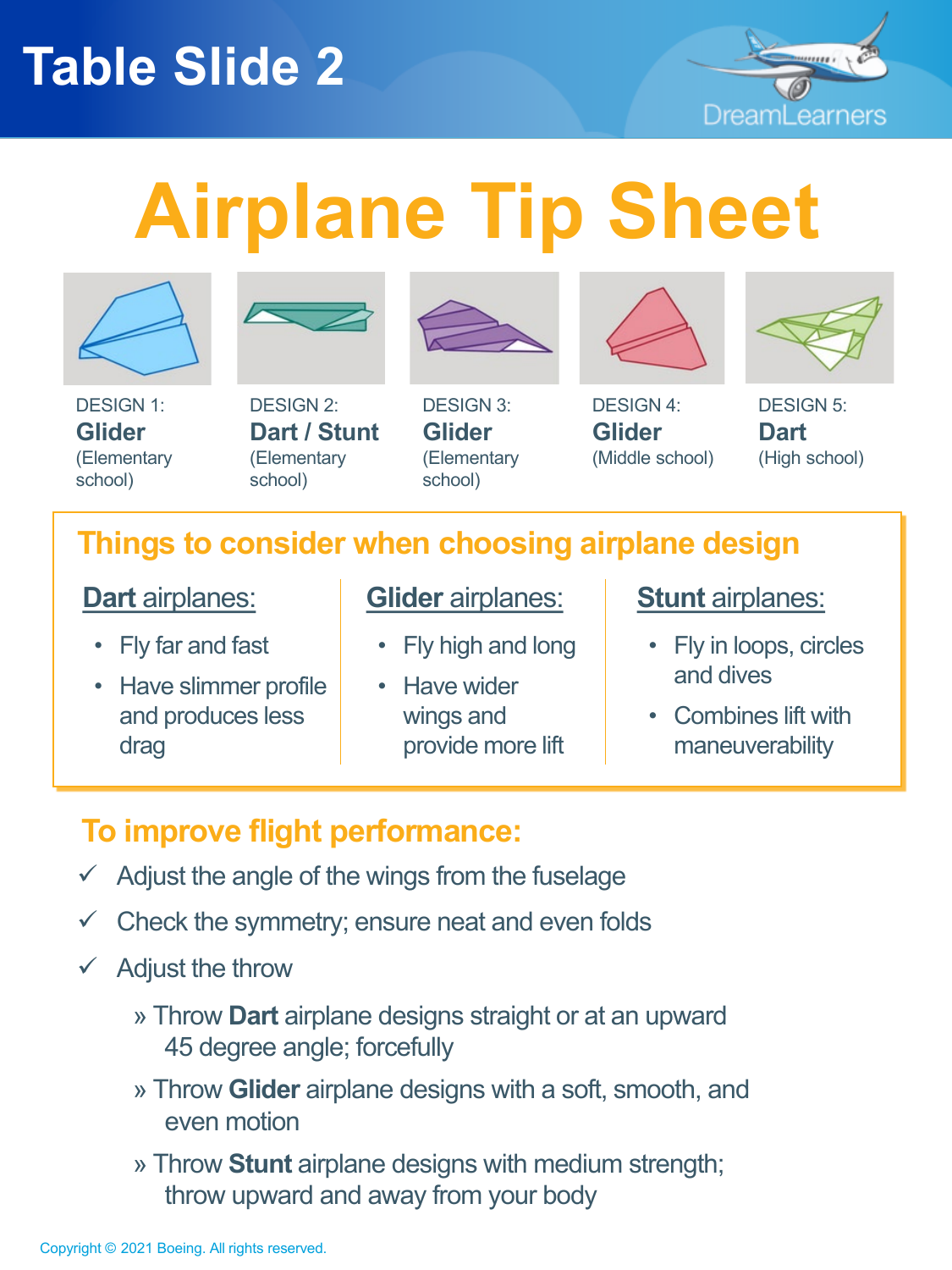



## **Penalty Charges**

### **\$1,000** for each offense

- 1) Doing someone else's job. For example: unauthorized personnel at the Material Store, Flight School or touching the airplane
- 2) Changing airplane designs after the build has started or Pilot has started practice flights.
- 3) Flying airplanes outside the Flight Line.
- 4) Bringing test airplanes to the team tables.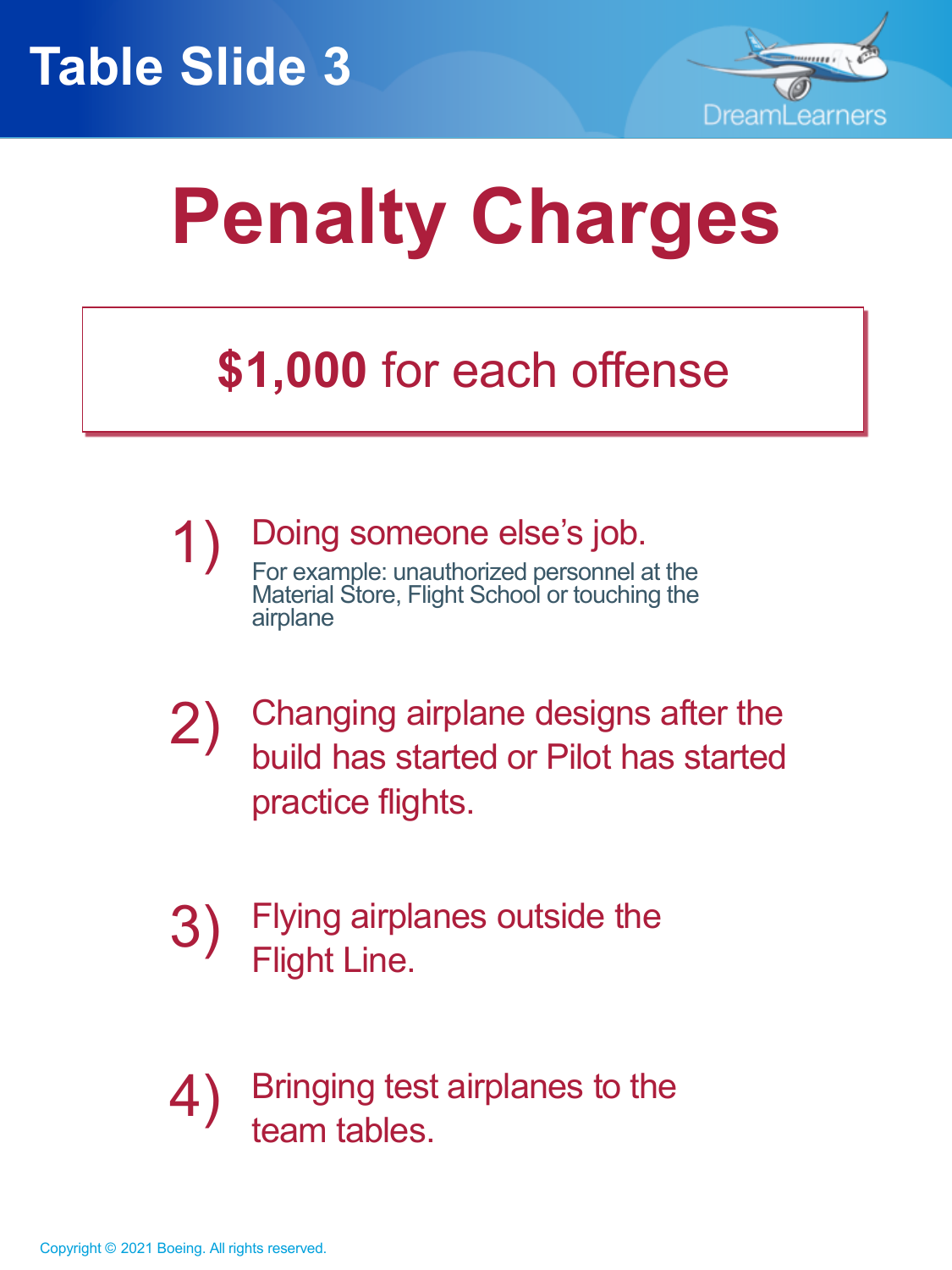

## **Cost Sheet**

| <b>Items:</b>                  | <b>Cost:</b>  |
|--------------------------------|---------------|
| Plane design #1                | \$10,000      |
| Plane design #2                | \$12,000      |
| Plane design #3                | \$15,000      |
| Plane design #4                | \$17,500      |
| Plane design #5                | \$22,000      |
| Paper 1                        | \$6,000 each  |
| Paper 2                        | \$9,000 each  |
| Paper 3                        | \$12,000 each |
| <b>Small Paper Clips</b>       | \$1,000 each  |
| Large Paper Clips              | \$2,000 each  |
| 1 inch of Tape                 | \$4,000 each  |
| <b>Clothes Pins</b>            | \$1,200 each  |
| <b>Popsicle Stick</b>          | <b>FREE</b>   |
| <b>First Flight Test</b>       | <b>FREE</b>   |
| <b>Additional Test Flights</b> | \$5,500 each  |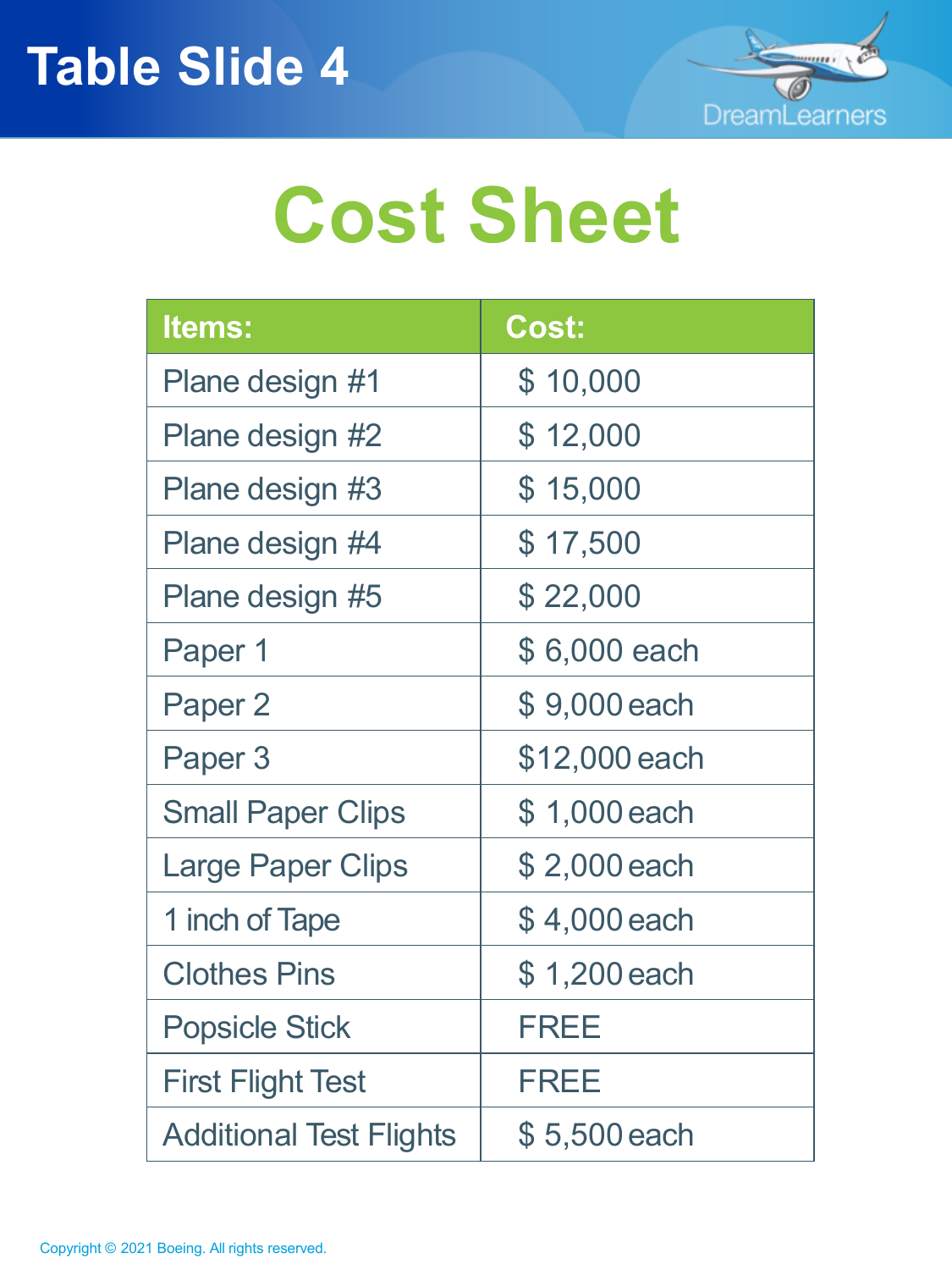

# **Budget Sheet**

### Team #: \_\_\_\_\_\_

| Items:                           | <b>Starting Budget: \$55,000</b> |
|----------------------------------|----------------------------------|
| <b>Finance Teammate Salary</b>   | \$2,500                          |
| <b>Materials Teammate Salary</b> | \$2,000                          |
| Engineer #1 Salary               | \$3,000                          |
| <b>Engineer #2 Salary</b>        |                                  |
| <b>Mechanic #1 Salary</b>        | \$2,000                          |
| <b>Mechanic #2 Salary</b>        |                                  |
| <b>Pilot Salary</b>              | \$3,000                          |
| <b>Airplane Design Cost</b>      |                                  |
| <b>Paper Cost</b>                |                                  |
| <b>Small Paper Clips</b>         |                                  |
| <b>Large Paper Clips</b>         |                                  |
| <b>Tape</b>                      |                                  |
| <b>Clothes Pins</b>              |                                  |
| <b>Popsicle Sticks</b>           | \$0                              |
| Flight Test #1                   | \$0                              |
| <b>Additional Flight Tests</b>   |                                  |
| <b>Penalty Charges</b>           |                                  |
| <b>Ending Balance:</b>           | \$                               |

Airplane Quality check \_\_\_\_\_\_\_\_\_\_\_\_\_\_\_\_\_\_\_\_\_\_\_\_\_\_\_\_\_\_\_\_\_\_\_\_

(adult signature)

Finance Quality check \_\_\_\_\_\_\_\_\_\_\_\_\_\_\_\_\_\_\_\_\_\_\_\_\_\_\_\_\_\_\_\_\_\_\_\_

(adult signature)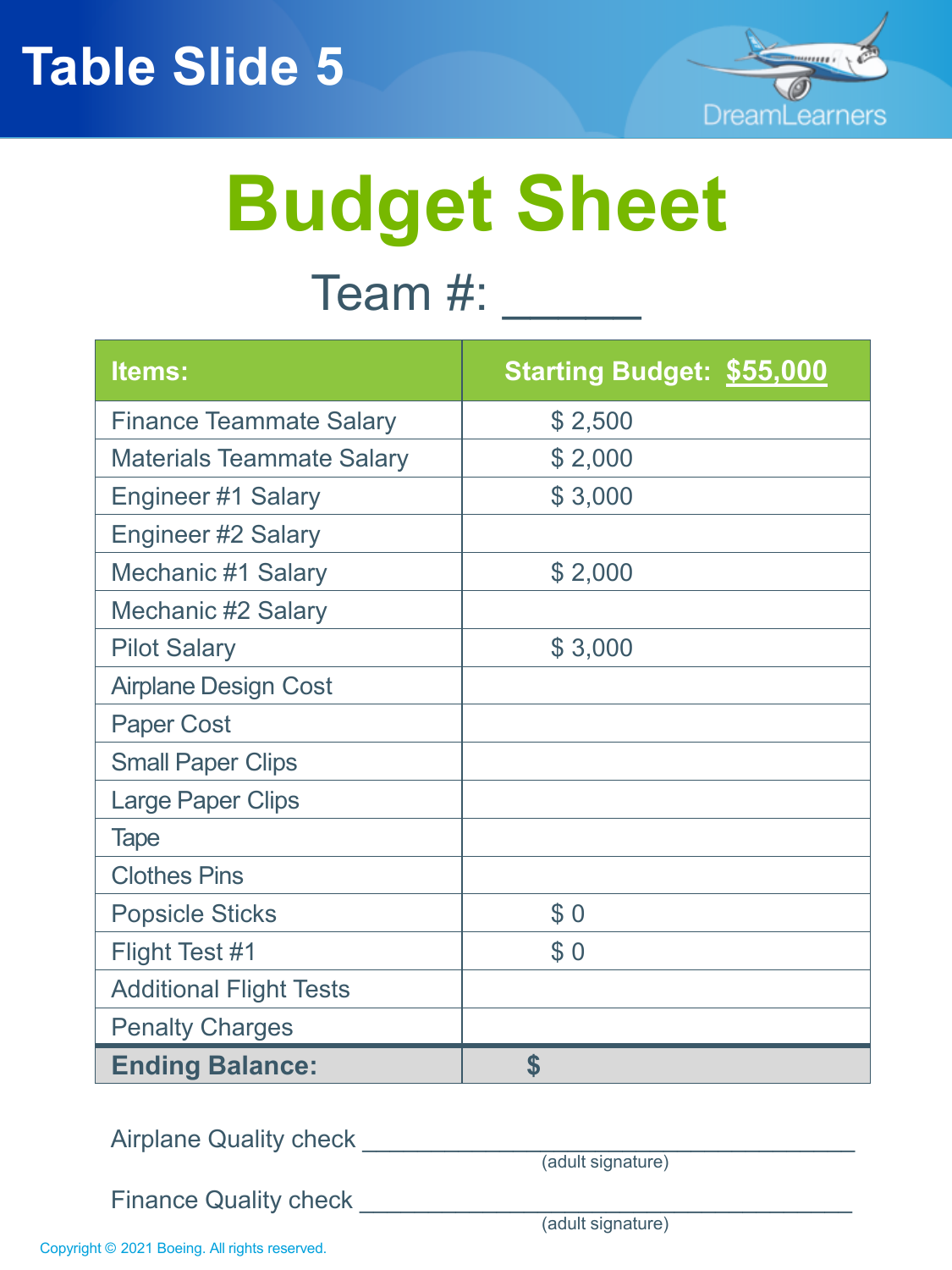

## **Materials Teammate Activity**

In the **DreamLearners website**, use the Materials Teammate's Activity tab to scan the QR Codes to learn more about each item at the **Materials Store.**





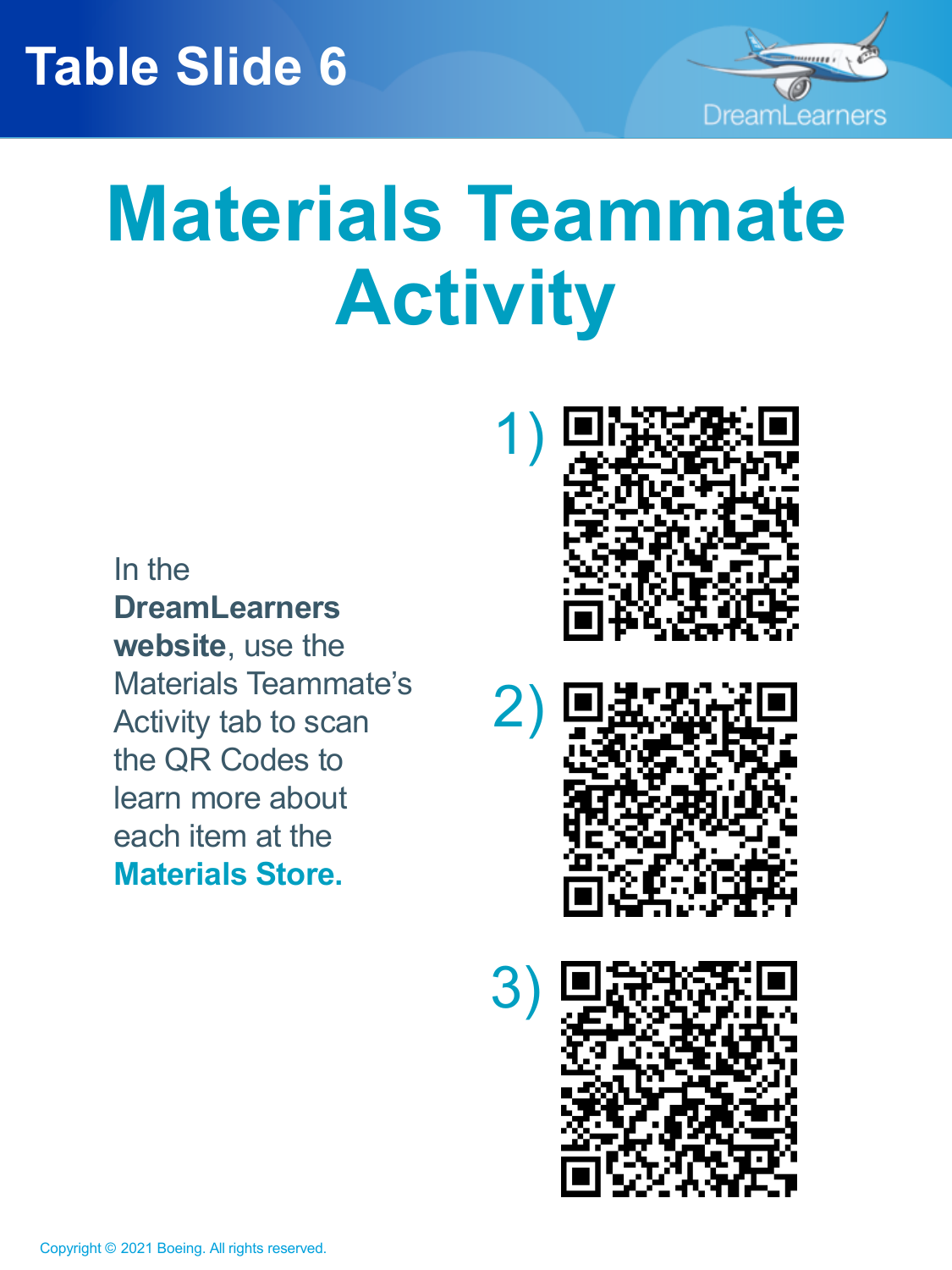

## **Pilot Activity** *Forces of Flight Discussion*

Let's talk for a minute about what makes an airplane fly.

**What is the key ingredient?** *Air* is the key ingredient, but there are four basic forces that air exerts on an airplane which make flight possible when they are in balance.

**(1) Lift** is the force provided by the wings of the airplane. The shape of an airplane's wing causes air to move more quickly over the top of the wing than it does underneath the wing. The resulting difference in air pressure above and below the wing creates lift.

**(2) Weight** is the force of (what)\_\_\_\_\_\_\_\_? *gravity* on the airplane, and it pushes the airplane (where) *down*. Lift works against weight in flight. The heavier the airplane, and the higher it flies, the more lift it must produce to overcome weight.

**(3) Drag** is the force that pushes against the airplane in motion. Drag is caused by friction as the airplane moves through the air. More aerodynamic designs mean less drag and better efficiency.

**(4) Thrust** is what the engines provide – the force that moves the airplane in its direction of flight. The larger and heavier the airplane, the greater the thrust the engine must produce.

#### **When does the airplane use the most thrust?** *On takeoff*